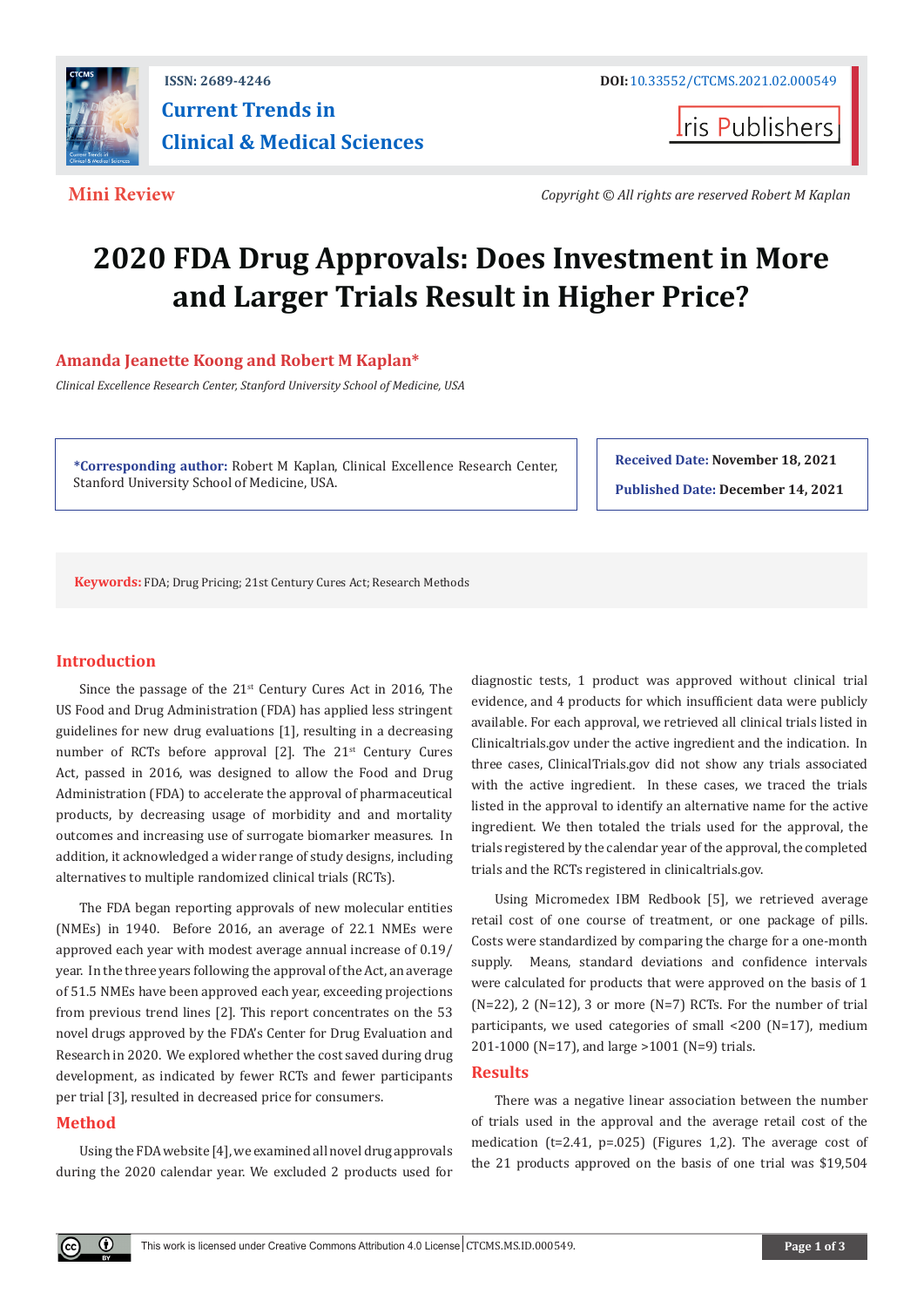(SD \$34,739), in contrast to \$1650 (SD \$1919) for the 7 products approved on the basis of 3 or more trials. The 3+ category included two outliers with 28 and 49 trials. In each of these cases, the average cost/person for the approved drugs was less than \$1000. A similar trend showed increased cost as the number of trial participants decreased (F 4/42=2.70, p=.045). The average cost of products evaluated using less than 200 subjects was \$24,438 (SD \$38,906), in contrast to \$1,823 (SD \$2,694) for products evaluated using more than 1000 subjects.



**Figure 1:** Average retail cost and standard errors by trials in approval.



### **Discussion**

Both the number of trials and the number of trial participants are inversely related to the price of medications approved by the FDA in 2020. This pattern is opposite to the expectation that larger investment in more trials leads to higher priced products. We recognize that drug pricing includes many factors beyond the costs of trials. For example, there is only a small probability that any one product will reach the market and pricing may reflect costs devoted to failed efforts within a broader portfolio. Additionally,

for rare diseases, the development costs are high, while the rarity of the conditions make small sample sizes likely. The 2020 analysis also included Remdesivir, a product that was given Emergency Use Authorization and early approval on the basis of limited trial data because of the urgent desire to find a therapeutic agent to address the COVID-19 epidemic. Despite these nuances, our results appear consistent with a variety of reports suggesting that pricing of pharmaceutical products is unrelated to drug development costs [3].